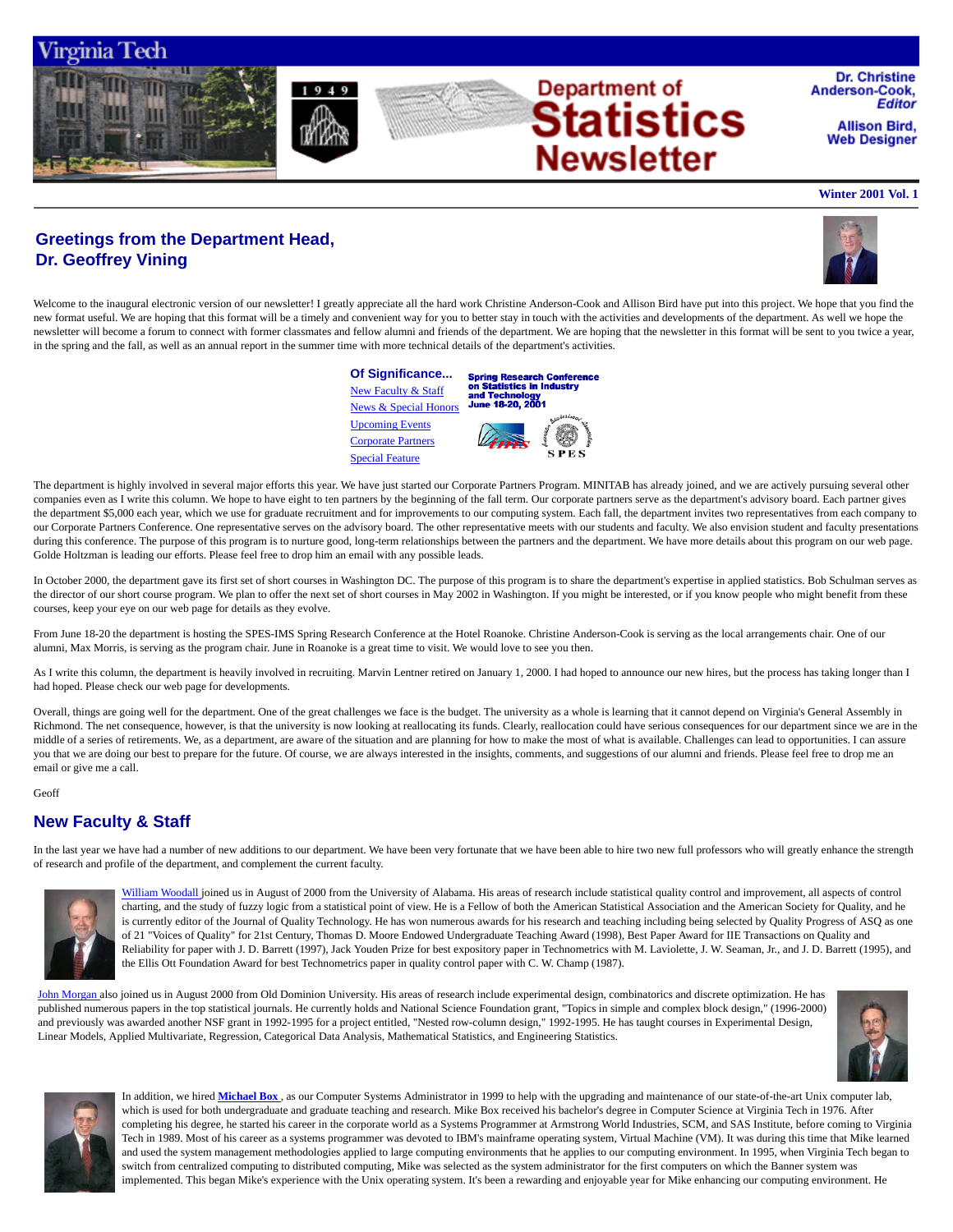spends his free time as a Boy Scout leader, as a Young Life volunteer, and with his two best friends in the world: his wife, Sherri, and his son, Matthew.

We have also had some change among the staff positions, as Michele Marini, the Assistant Head of the Consulting Center is now also the Undergraduate Statistics Coordinator, helping both the statistics majors and minors to succeed in our undergraduate program. Dianna Santolla was replaced by **Allison Bird** as the secretary for the Statistical Consulting Center, while Dinah Easterly's position was filled by **Becky Allen** , formerly from the Virginia Tech Marketing department.



# **Retirements**

One of the reasons for much of the recent hiring, has been a number of retirements from the department. We have been fortunate that many of the retirees have remained active teaching some specialty courses. Retirements in recent years have included: I.J. Good (1994), Raymond H. Myers (1995), Richard Krutchkoff (1996), Walter Pirie (1998), Jerry Mann (1998), Klaus Hinkelmann (1999) and Marvin Lentner (2000).



Professor **Marvin Lentner** retired from full-time status in the Department of Statistics at Virginia Tech on December 31, 2000. Professor Lentner received B.S. and M.S. degrees in statistics from Iowa State University. He obtained a PhD degree in statistics from Kansas State University in 1967. Dr. Lentner has had a distinguished career. He joined our department in 1975 and served as the Agriculture Experiment Station statistician until 1992. For the period 1992-1995 Professor Lentner served the department as graduate administrator and in 1993 was asked by the faculty to serve as Interim Department Head. Finally, in 1995 Dr. Lentner was invited to serve as the regular department head. After a very successful tenure as department head, he again became a full-time faculty member in 1999.

Dr. Lentner served the department and the profession with distinction. In addition to outstanding departmental service, Professor Lentner is widely known for writing excellent textbooks and research articles. His experimental design book, *Experimental Design and Analysis* , has been used as a text by dozens of universities and as a reference book by

numerous researchers. The department is pleased that Dr. Lentner will continue teaching part-time in the department. We all wish Marvin and his wife Helen a wonderful retirement.

# **New Graduates**

The year 1999-2000 saw 7 Ph.D. degrees, 19 Masters of Sciences degrees and 6 Bachelor of Science degrees awarded by the department.

The Ph.D. degrees were granted to David Burt (Advised by Clint Coakley), Patrick Darken (Golde Holtzman), Steven Kathman (George Terrell), Hefang Lin (Raymond H. Myers and Keying Ye), B. Alden Starnes (Jeffrey B. Birch), Gregory Steeno (Clint Coakley), and Robert B. Noble (Eric P. Smith and Keying Ye). For a complete list of recent dissertation titles, go to Dissertations on our Graduate Webpage .

The Master of Sciences graduates for 1999-2000 are Farzana Amin, Bronson Bullock, Celia Eicheldinger, Keun Pyo Kim, Ellen Rachel Lockhart, Pamela Norris, Ayca Ozol, Michael Powers, Edgardo Ramirez, Dawn Scott Robinson, Brian Scott, Wilson Shealy, Shun Hua Shen, Kathryn Tucker, Yangping Wang, Xiao Yang, and Lijia Zeng. Ken Keane graduated from an accelerated combined Bachelor and Master of Sciences program in 2000 with both degrees.

The Bachelor of Science graduates for 1999-2000 with a major in statistics are Carolyn Bright, Meghan Dowling, Paula Johnson, J. Brooke Marshall, Melissa Walborn and Clint Worley. Meghan, Paula and Brooke have continued their studies in the department as they are pursuing Master of Science degrees.

# **Upcoming Events**

Mark June 18-20, 2001 on your calendars, as these will be the dates that the department will host the Spring Research Conference at the Hotel Roanoke in Roanoke. The sponsors of the conference are the American Statistical Association Section on Physical and Engineering Sciences, the Institute of Mathematical Statistics and Virginia Tech. The conference has been held annually as a forum for statisticians from academia and industry to exchange current research ideas and case studies. If you would like to get more information about the conference, or would like to register, please see the conference website.

This year at the Joint Statistical Meetings to be held August 5-9, 2001 in Atlanta, Georgia, the department of statistics will be organizing a dinner for all alumni and former members of the Virginia Tech department. We invite you to look for more information in the conference programs, and details will be sent out by e-mail closer to the conference dates.

## **News and Special Honors**

In the last year, there have been a number of special achievements in the department that we wish to recognize.

Dr. Christine M. Anderson-Cook was promoted to Associate Professor and has received Tenure.

Dr. Jeffrey B. Birch was promoted to Full Professor.

Dr. Raymond H. Myers was awarded the Brumbaugh Award for the best paper on the industrial applications of quality control to appear in an American Society for Quality Journal in 1999. This is the third time that someone from the department has won the award, and the second time that Ray has won it.

Marion R. Reynolds, Jr. was named a Fellow of the American Statistical Association as well as an Elected Member of the International Statistical Institute.

Eric P. Smith has recently been elected chair-elect for the Section of Statistics and the Environment of the American Statistical Association.

G. Geoff Vining, Marion R. Reynolds Jr., William Woodall and Christine Anderson-Cook were all participants at the Third World Congress of Non-Linear Analysts in Catania, Italy in July 2000. Woodall organized an invited design of experiments session. Vining presented an invited paper entitled "Mixture Experiments with Process Variables under Restricted Randomization". Reynolds organized a sequential analysis and biological statistics session and presented an invited paper called "Individual Control Charts for Monitoring the Mean and Variance of Processes Subject to Step Changes and Drifts". Anderson-Cook presented an invited paper called "An Alternate Model for Experimental Cylindrical Data".

G. Geoff Vining also presented invited talk at the Spring Research Conference on Statistics in Quality Industry and Technology meeting called "Modeling the Process Mean and Variance within a Split Plot Structure" and a plenary talk entitled "An Editor's View of Future Trends in Industrial Statistics Research: A Personal Perspective" in Seattle, Washington in June 2000.

Oliver Schabenberger organized an invited paper session at the Joint Statitstical Meetings of the American Statistical Association in Indianapolis in August, 2000 . The session was entitled, "Diversity of Spatial Statistics in Agriculture: Design, Process, Model".

George Terrell gave an invited talk entitled "The Wilson-Hilferty Transform s Locally Saddlepoint" at the Interface meeting in New Orleans in April 2000, as well as an invited talk called "Bumps and Symmetry" at the Joint Statistical Meetings in Indianapolis in August 2000.

Each year, the department honors graduate students whose contributions to different aspects of the department have been exemplary. In 2000, Xiao Yang was awarded the Boyd Harshbarger Award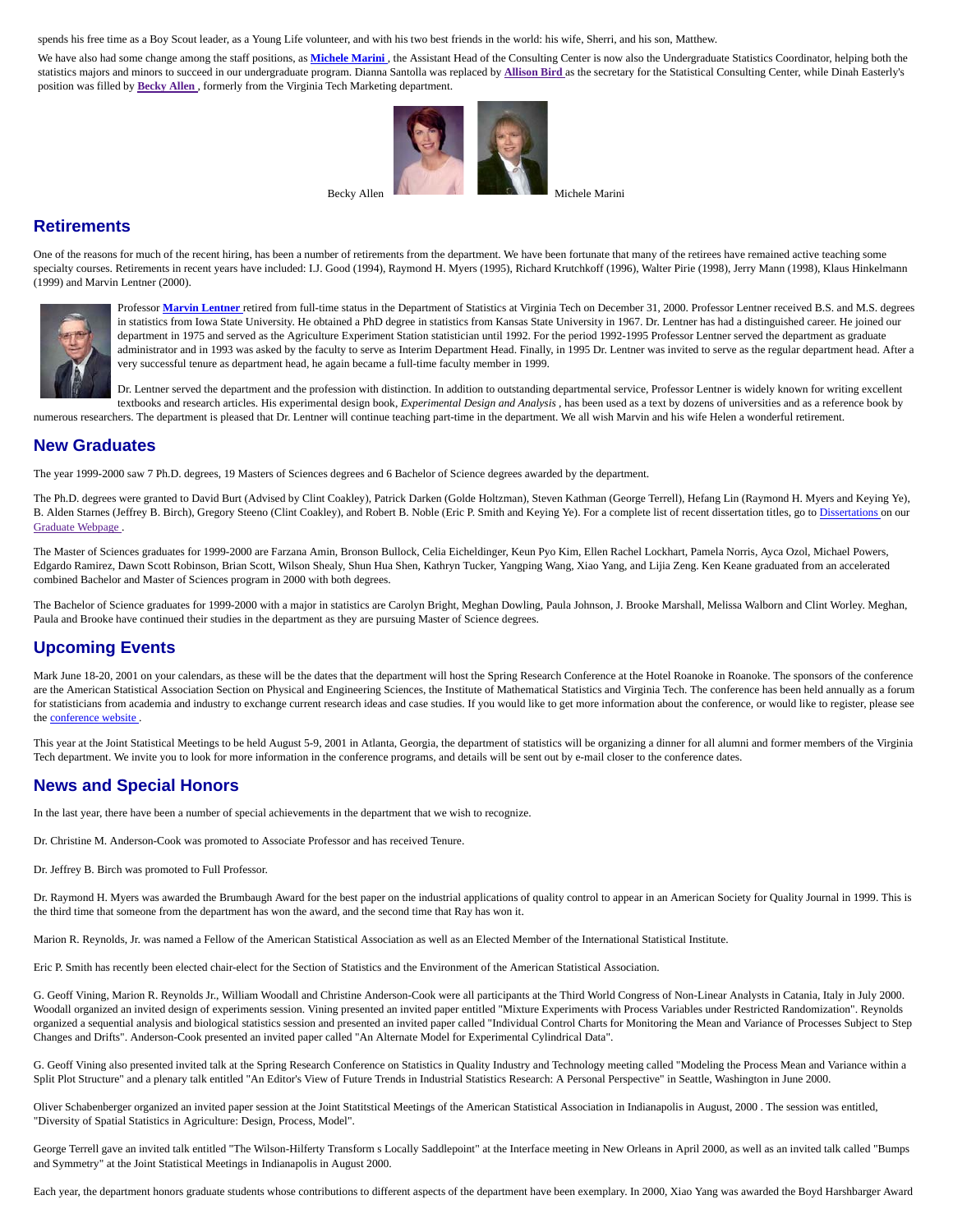for excellence on the Masters/Ph.D. qualifying exams. Sundar Dorai-Raj and Megan Waterman shared the Jesse Arnold Award for excellence as a graduate teaching assistant. Robert B. Noble was awarded the Klaus Hinkelmann for outstanding contribution to the statistical consulting center.

# **Departmental Colloquium Series**

In the fall semester, Oliver Schabenberger coordinated an exciting departmental colloquium series. A combination of departmental faculty and students, as well as visiting speakers gave us insights into a number of diverse statistical areas.

| Date | <b>Speaker</b>                   | Affiliation            | Title                                                                                                      |
|------|----------------------------------|------------------------|------------------------------------------------------------------------------------------------------------|
|      | 08/31/00 Christine Anderson-Cook | Virginia Tech          | An Alternate Model for Cylindrical Data                                                                    |
|      | 09/14/00 Phil Radtke             | Virginia Tech          | Bayesian Melding for Calibration of Process-Based Computer Models                                          |
|      | 09/21/00 Sundardas Dorai-Raj     | Virginia Tech          | Active Learning JAVA Applets for Demonstrating Key Statistical Concepts To Introductory Statistics Classes |
|      | 09/28/00 William Bell            | Census Bureau          | <b>Small Area Estimation</b>                                                                               |
|      | 10/05/00 Randy Wynne             | Virginia Tech          | The Remote Sensing/GIS/Statistics Interface                                                                |
|      | $10/13/00$ Bimal Sinha           |                        | University of Maryland, Baltimore County Meta-Analysis: Combining Independent Tests                        |
|      | 10/19/00 Mary Christman          | University of Maryland | Spatial Modeling of Biodiversity                                                                           |
|      | 10/26/00 Dr. Klaus Hinkelmann    | Virginia Tech          | Statistics as a Science, Art and Power - A Personal Account                                                |
|      | $11/02/00$ Sam Wilcock           | Virginia Tech          | A Less Restrictive Nonparametric Procedure For The k-Sample Problem                                        |
|      | $11/09/00$ Bob Noble             | Virginia Tech          | Some Multivariate Applications of Bayesian Model Averaging                                                 |

In addition to this weekly series, we have also started a new more informal Graduate Seminar series. The goal of this series is to help promote the exchange of research ideas among the faculty and graduate students, as well as provide a forum where students can hone their presentation skills. The spring semester is already underway with scheduled talks by visiting statisticians including: Bhramar Mukherjee (Purdue University), Victor De Oliveira (Universidad Simon Bolivar, Venezuela), Fei Zou (University of Wisconsin at Madison), Omer Ozturk (Ohio State University - Marion), Samantha Bates (University of Washington), Hongqua Xu (University of Michigan). For an up-to-date listing of the Spring semester colloquia see our webpage.

### **Short Courses**

The Department of Statistics held a program of Seminars on Statistics during the week of October 2-6, 2000 in Washington, D.C. Five seminars, each 2 and 1/2 days long, were conducted in the areas of Applied Statistics, Modern Linear and Nonlinear Regression, Bayesian Methods, Advanced Regression, and Response Surface Methodology. Although we probably will not offer seminars during 2001, we hope to make this program an annual event in the future. We are tentatively planning our next program for May 13-17, 2002, again in the Washington, D.C. area. In addition to the topics presented this past fall, we may also offer Design of Experiments, Multivariate Methods, Sample Survey, Data Mining, and Spatial Statistics. For additional information please contact Dr. Robert Schulman ( schulman@vt.edu , 540-231-4597).

## **Corporate Partners**

As part of the Vision of the Virginia Tech Department of Statistics to become the best applied statistics department in the nation, we have started a new program to encourage feedback and active participation with a number of industrial affiliates. The Corporate Partners program is a cooperative outreach venture to solidify the mutually beneficial informal ties that have been built over the past 50 years by the Virginia Tech Department of Statistics with industry and government. An Advisory Board comprised of the Corporate Partners will provide curriculum refinement to tune our program to the rapidly changing needs of users of statistics, and research ideas and opportunities for collaboration. The Advisory Board meets annually at the Partners' Symposium.

#### **The benefits to the Partners include the following:**

Annual Symposium and Advisory Board meeting for information exchange and graduate recruiting.

Increased communication to keep partners abreast of student development, departmental research, publications, and planning.

Opportunities to recruit interns and graduates (BS, MS, and PhD).

Easy access to departmental dissertations and technical reports.

Easy access via faculty referral to leading edge research.

#### **The benefits to the Departmental include the following:**

Feedback about curriculum refinement to tune our program to the rapidly changing needs of users of statistics.

Research ideas and opportunities for collaboration.

Internships and career opportunities for undergraduate and graduate students.

Funding for graduate student scholarships and awards.

Funding to support the departmental computing system.

If you are interested in getting more details about this program or wish to become a Corporate Partner, please contact Golde Holtzman, holtzman@vt.edu .

# **Bioinformatics Program**

Another new initiative that the department has become involved in is the Bioinformatics Program. The Bioinformatics Initiative at Virginia Tech has led to the foundation of the Virginia Bioinformatics Institute (VBI). This new research center will foster collaboration between academia and industry and will focus on increasing our knowledge of plant and animal genomics and on developing tools for interpreting genomics information.

The field of bioinformatics is concerned with the development of computational tools for interpreting genomic and other types of biological data. Our department has become involved in this project because the field of statistics can make major contributions to the development of bioinformatics tools through its expertise in experimental design, mixed model and variance components methodology, Bayesian Inference, Markov chain Monte Carlo algorithms, spatial analysis, exploratory data analysis and data mining.

Dr. Ina Hoeschele, an adjunct professor in the department, maintains a research and graduate/postdoctoral training program in statistical genetics.As part of the Bioinformatics efforts at Virginia Tech, Drs. Ina Hoeschele and Keying Ye participate in a project jointly with biologists and computer scientists at VT aimed at providing bioinformatics tools for knowledge discovery from genome-wide microarray transcription data.

# **Departmental Consulting Center**

For more than 40 years, researchers at Virginia Tech have benefited from consultation and collaboration with the faculty and graduate students of the Department of Statistics through the Statistical Consulting Center. The Director is Eric P. Smith and the Assistant Director is Michele Marini. The mission of the center is to support university and state research, while providing hands-on training for all of our graduate students and gaining access to statistical research topics that arise from practical applications. In a typical year, we provide more than 3,000 consultant-hours of service to some 65 university departments and state agencies. The subject matter ranges from agriculture, biotechnology, and veterinary medicine to engineering, environmental science, psychology, and political science.